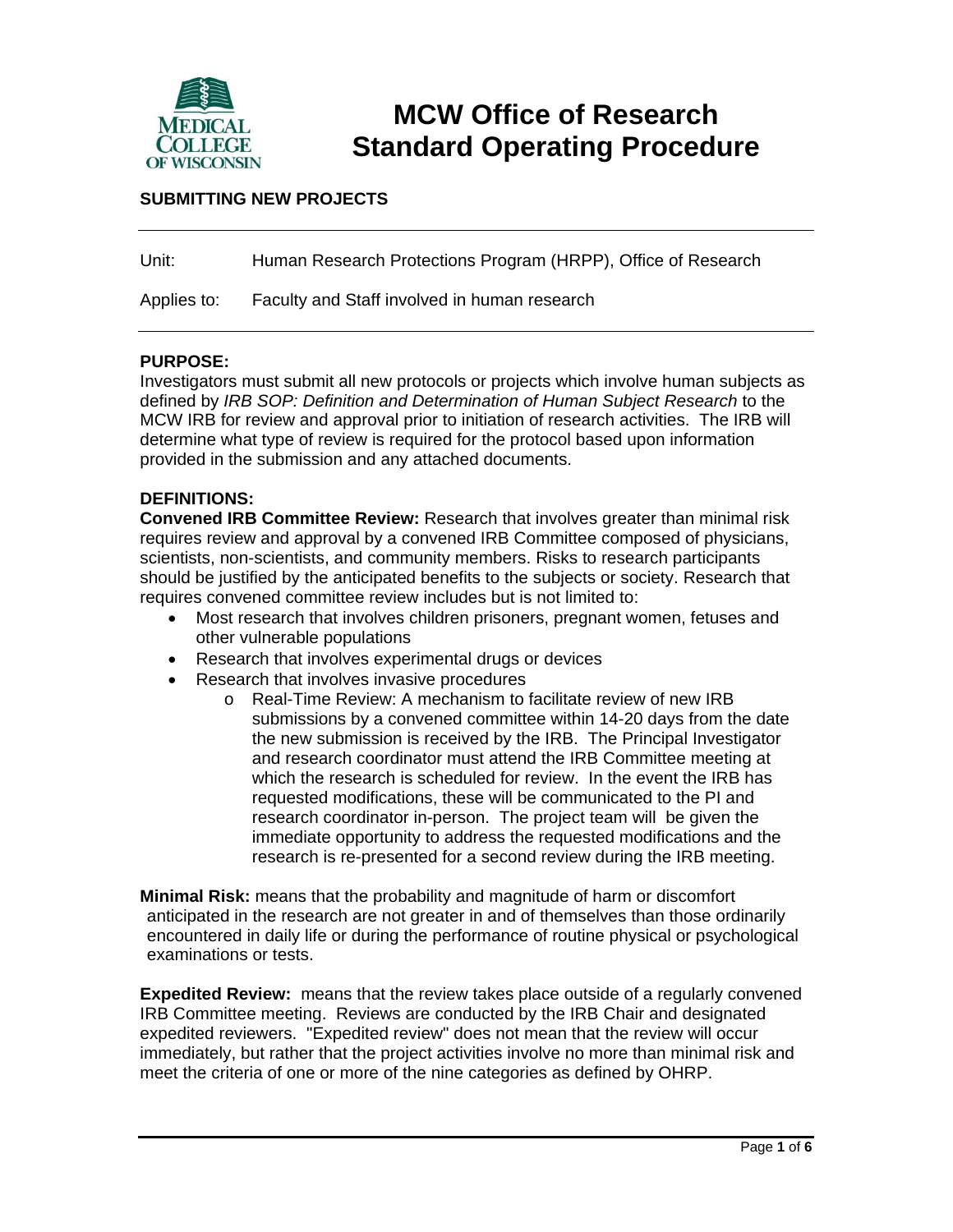**Exempt Review:** Certain types of research may be classified as "Exempt" from IRB review under federal regulations. Exempt research is human subject research that involves very little, if any, associated risk and falls within specifically defined categories. Research that falls into an exempt category still requires submission to the IRB in the eBridge system for final determination.

**FLEX Review:** Certain types of research projects fall outside of the scope of MCW FWA which meet the identified criteria qualify to be reviewed under institutional defined equivalent protections consistent with the Belmont Report. FLEX reviews may be completed by HRPP Staff and will not require additional review by the IRB committee or a designated reviewer. Projects which qualify to be reviewed via FLEX review are considered registration projects and are subject to the policies as outlined in *IRB SOP: Registration Projects: Human Subject Research Projects Which Qualify for Flex Review.*

# **PROCEDURE:**

- 1. Investigators must submit an application for human subject research in eBridge to the MCW IRB for review and approval before beginning the project. *If a project involves minors, contact the HRPP office as the project may require review by CHW IRB*
- 2. To open a new application or submission, Investigators must log into in eBridge. Once logged in, click on the "New Human Research Project" activity on the left to open the eBridge PRO SmartForm, which is the IRB application form. Investigators should complete the necessary fields in the eBridge PRO SmartForm. For all submissions, the Investigator should include the following for the IRB's review, as applicable:
	- a. Protocol
	- b. Complete DHHS-approved protocol
	- c. Consent forms
	- d. DHHS-approved sample consent document
	- e. Data Safety Monitoring Plan or finalized Data Safety Monitoring Board Charter
	- f. Questionnaires, Surveys, Data collection forms
	- g. Additional institutional reviews and Ancillary Review Committee approval letters
	- h. Recruitment materials (advertisements, flyers, radio scripts)
	- i. Safety information (Investigator Brochures, Package Inserts, Safety Reports)
	- j. Documentation of IND/IDE status or exemptions
	- k. Funding documentation
		- i. When submitting a federally funded project for which the grant is awarded to a non-MCW institution, the entire grant must be uploaded into the eBridge SmartForm .
		- ii. When submitting an industry sponsored project for which the contract is negotiated between industry and a non-MCW institution, the final contract must be uploaded into the eBridge SmartForm.
	- l. A description of the management and possible reporting process of information that is relevant to the protection of subjects including but not limited to:
		- i. Unanticipated Problems involving Risk to Subjects or others
		- ii. Interim Results
		- iii. Project Modifications
- 3. After completing the eBridge PRO SmartForm and uploading all required documents, the Investigator should submit the application in eBridge Lack of information or incomplete information may result in delays in the process of IRB review and approval.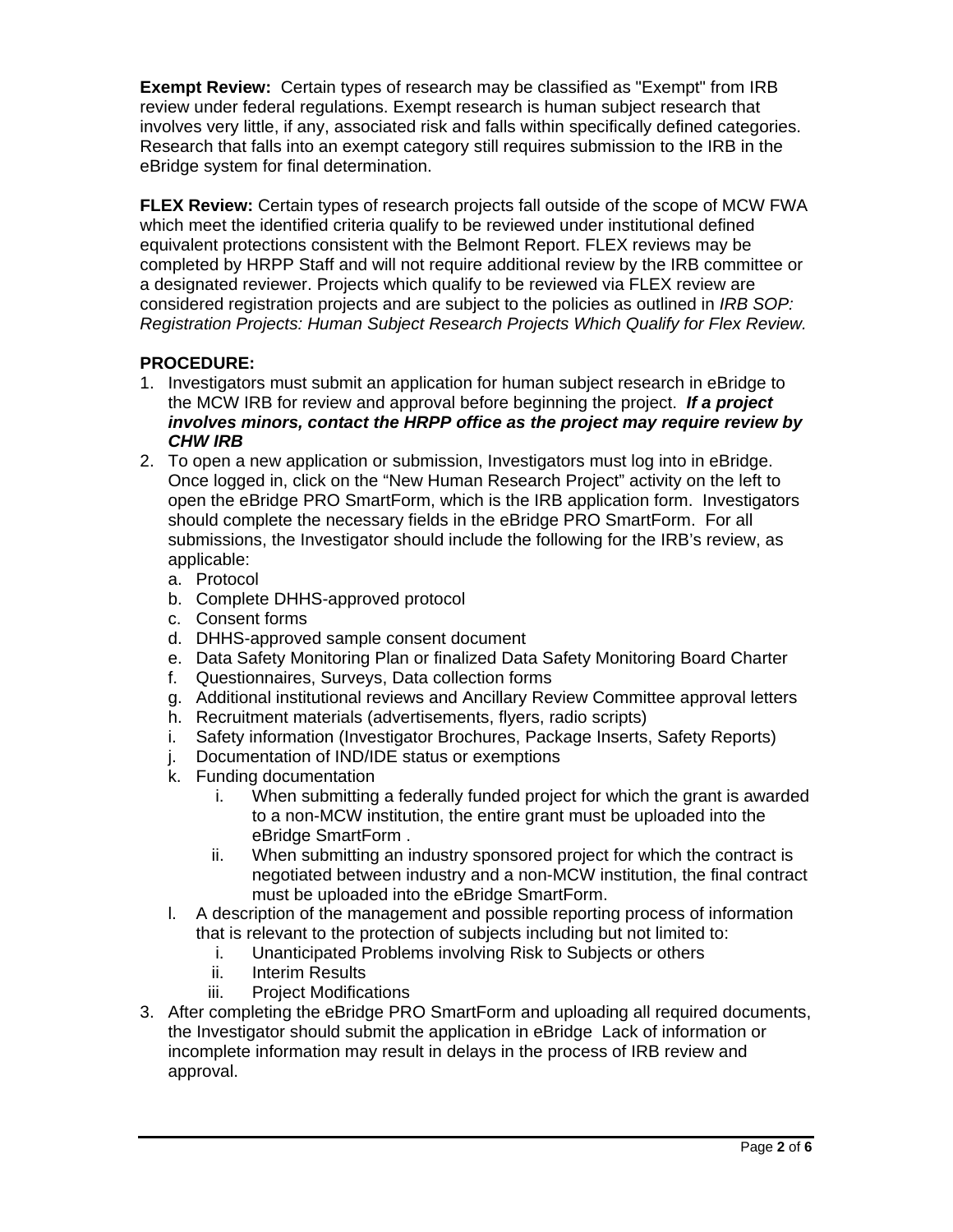## **Other Federal Agencies Requirements**

**Department of Justice & Bureau of Prisons:** For projects supported by Department of Justice being conducted within the Bureau of Prisons; the Investigator must include the following within the eBridge SmartForm

- Description of academic preparation or previous experience in the area of project of the proposed research
- Within the protocol, include a summary statement which includes the following information:
	- o Names and current affiliations of the researchers.
	- o Title of the project.
	- o Purpose of the project.
	- o Location of the project.
	- o Methods to be employed.
	- o Anticipated results.
	- o Duration of the project.
	- o Number of participants (staff or inmates) required and amount of time required from each.
	- o Indication of risk or discomfort involved as a result of participation.
- In addition, the protocol and eBridge SmartForm should include information to address the following areas:
	- o Review of related literature.
	- o Detailed description of the research method.
	- o Significance of anticipated results and their contribution to the advancement of knowledge.
	- o Specific resources required from the Bureau of Prisons.
	- o Description of all possible risks, discomforts, and benefits to individual participants or a class of participants, and a discussion of the likelihood that the risks and discomforts will actually occur.
	- o Description of steps taken to minimize any risks.
	- o Description of physical or administrative procedures to be followed to:
	- o Ensure the security of any individually identifiable data that are being collected for the project.
	- o Destroy research records or remove individual identifiers from those records when the research has been completed.
- Description of any anticipated effects of the research project on organizational programs and operations.
- Relevant research materials such as vitae, endorsements, sample consent statements, questionnaires, and interview schedules.

### **ICH-GCP Requirements**

The Investigator should indicate if the sponsor of the project or funding agency require the project to be conducted in accordance with ICH-GCP E.6 policies. This will ensure the HRPP and IRB Committees apply these criteria to their review of the project.

### **Additional Institutional Reviews outside of IRB Review**:

Some new protocols may require various administrative or ancillary committees prior to being reviewed by the IRB. Investigators should be aware of these processes when planning to submit a new project to the IRB. The following are examples of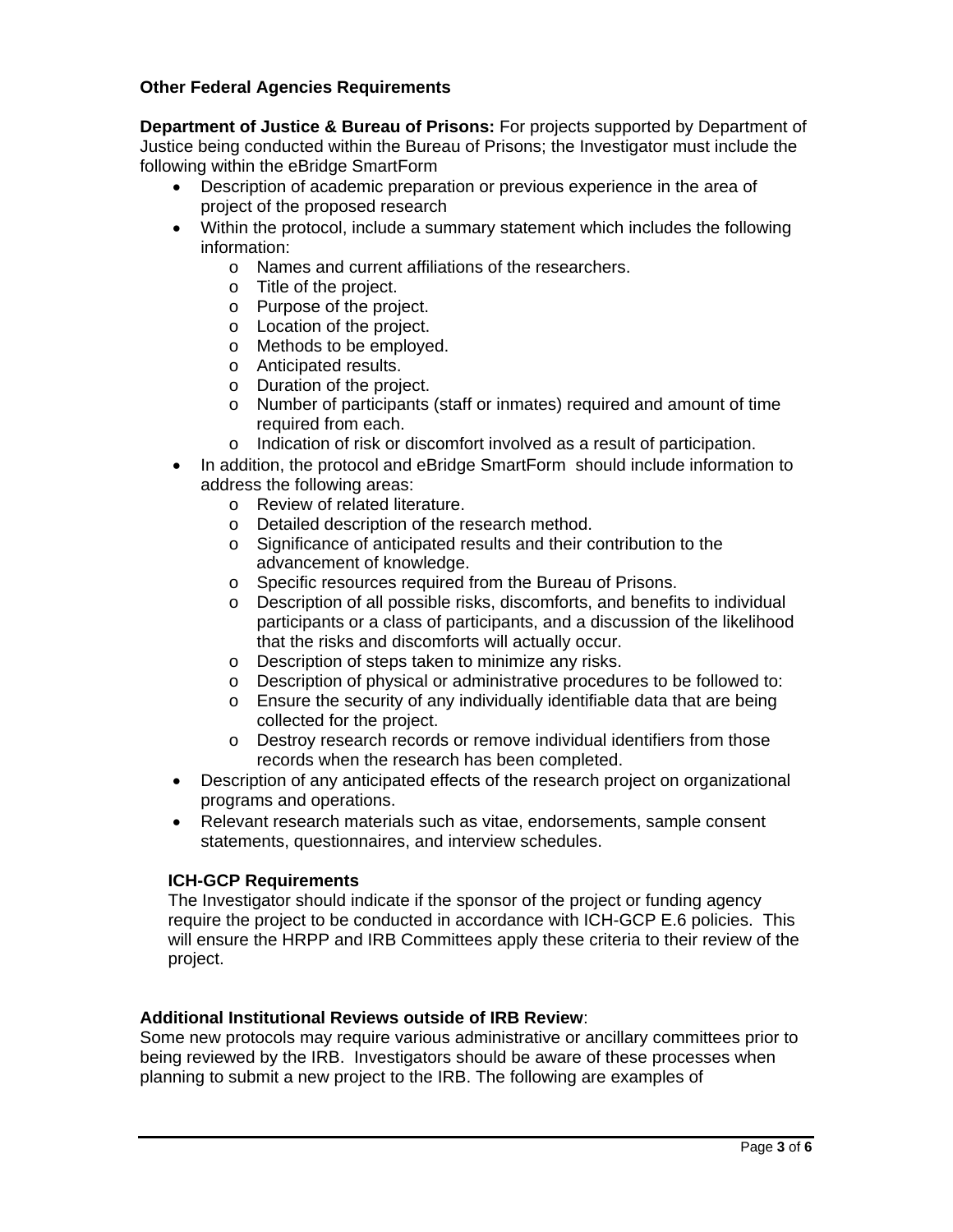administrative committees which may need to review a submission prior to or concurrent to the IRB review:

- **Departmental Review** 
	- o Individual Departmental Reviewers have been appointed by the department or division (where applicable) to perform these reviews prior to the IRB receiving the submission in eBridge.
- **Emergency Medicine Resource Review Committee:** Required for projects which seek to access, recruit, or use emergency department (ED) resources including if subjects will be recruited from the ED.
- **Office of Clinical Research & Innovative Care Compliance (OCRICC):** Required if the Investigator will utilize any Froedtert Hospital resources, included but not limited to:
	- o Medical Records
	- o Investigational Pharmacy
	- o Space and/or equipment
	- o Use of FH staff

Many of the projects conducted at MCW include a variety of activities which may require review by ancillary committees for safety or resource availability. Investigators should identify if their projects contain any of the identified activities, procedures, chemicals or human source materials (cells, tissues) in their eBridge SmartForm. Submissions may be delayed if the safety reviews and/or approvals have not been obtained prior to IRB review.

- **Clinical and Translational Science Institute (CTSI/TRU)** 
	- o This review is required for projects which seek to use TRU resources.
- **MCW Ancillary Safety Committees** 
	- o **MRI Safety Committee:** Required if the project procedures will include any MRI scanning procedures that are 1) not routinely performed for similar patients not enrolled in a project, 2) not performed for this project at FH Radiology, 3) and not billed to the patient(s) insurance as routine care cost.
	- o **Hazardous Chemical Committee:** Required if the project procedure will include using chemicals classified as one of the following; carcinogens, acutely toxic, reproductive hazardous, highly reactive, Homeland Security Chemical of Interest, untested substances or any of the chemicals cited on their PHS list
	- o **Radiation Safety Committee:** Required if the project procedures will include Irradiators, CT, X-Rays, DEXA scans, Fluoroscopy, and/or Unsealed Radioactive materials.
		- If the project will be conducted solely at the Blood Center of Wisconsin (BCW) and all project staff are BCW employees, research staff should not check "Radiation Safety Committee" in the eBridge SmartForm. A letter from the BCW Radiation Safety Officer should be uploaded into the eBridge SmartForm in section 52.
	- o **Institutional BioSafety Committee:** Required if the project procedures will include the use of toxins, pathogens, recombinant DNA, or synthetic nucleic acids.
		- If the project will be using human source material such as human blood, tissues, or human cell lines, Investigators must complete and submit to the IBC the IBC Human Source Material Registration form.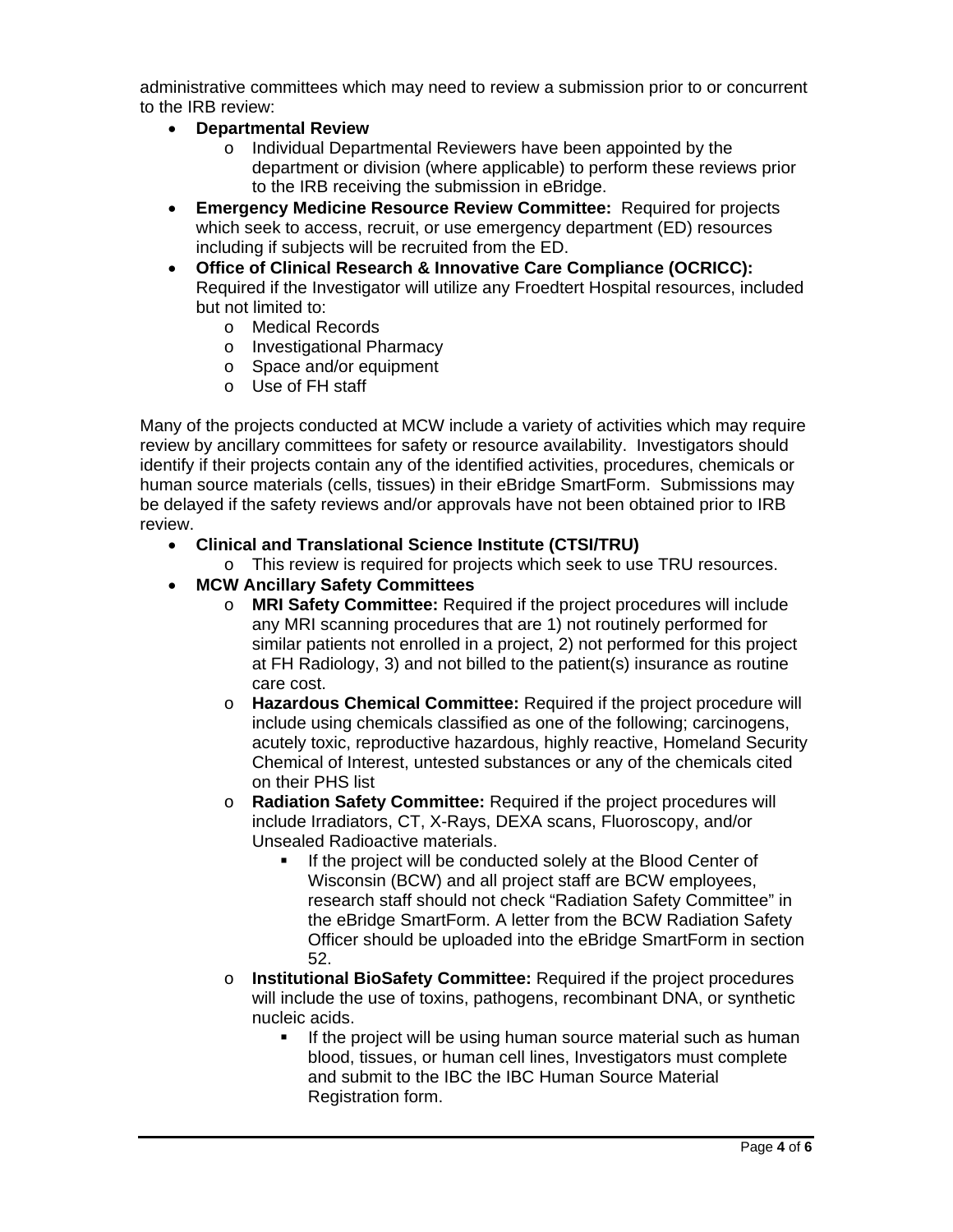- o **Human Stem Cell Committee** Required if the project seeks to use the following types of human stem cells
	- Human embryonic stem cells (hESCs)
	- **Induced pluripotent stem cells (iPSC) regardless of source**
	- **Human pluripotent stem cells (hPSCs) in vitro expected to yield** gametes
	- Transplantation of hPSCs or multipotent human neural stem cells into animals

#### **IRB Review**

- 1. When a new project is received by the IRB, the HRPP office will review the submission and attached documents for completeness and determine the appropriate type of IRB review based upon the risks and types of activities involved. The IRB reviews new research under the following categories:
	- FLEX Review
	- Exempt Review
	- Expedited Review
	- Convened Committee Review

In order for the IRB to approve a project, basic criteria as described in the **federal regulations** must be met. The determination that all criteria are met will be based upon information provided in the submission and any attached documents.

- 2. Protocols are assigned to Convened IRB Committees on a rotating basis. All protocols which qualify for expedited, exempt, or FLEX review are assigned to the Minimal Risk Committee. Changes may be made to Committee assignments due to expertise, workload, or quorum issues however; typically the protocol once reviewed by a Committee will remain with that Committee for the life of the project.
- 3. The IRB will notify Investigators of its decision to approve or disapprove the proposed research project, or of modifications required to secure IRB approval of the research project. If the IRB decides to disapprove a research project, it will include in its written notification a statement of the reasons for its decision.
- 4. Investigators and project staff are notified of the disposition of a protocol within 5 business days following an IRB Committee meeting.
- 5. A schedule of IRB meetings is posted on MCW HRPP's website.
- 6. By accessing the project in eBridge, the PI and project team will be able to see which Committee will review the protocol, the name and contact information for the IRB Coordinator II (C2) responsible for the Committee, the meeting date at which the protocol will be reviewed, and the results of the review.
	- The IRB C2 should be contacted for questions related to the protocol or its review. Please reference the submission number (PRO#) assigned to the project in eBridge when requesting assistance.

## **REFERENCES:**

N/A